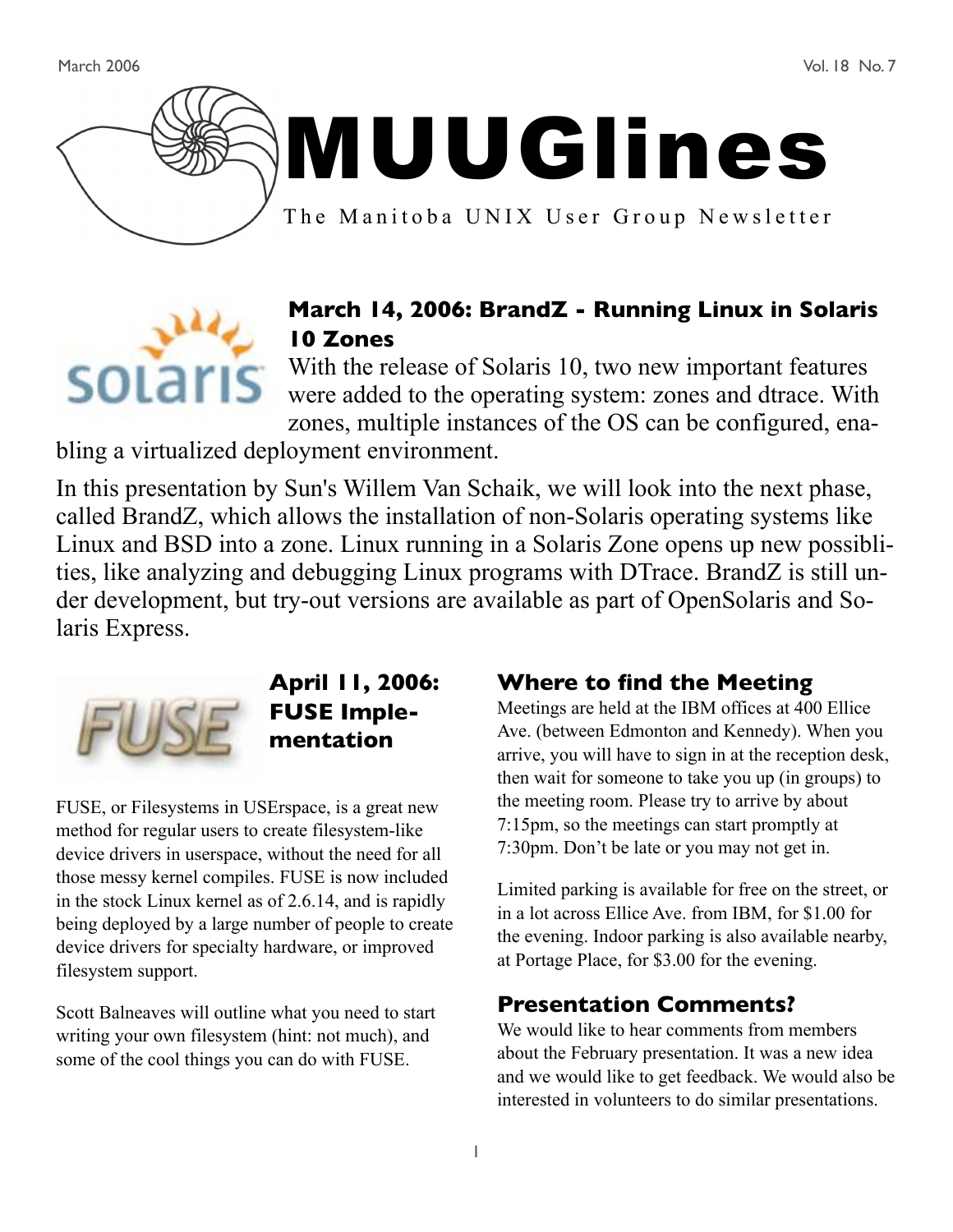# **BSDCan - The Technical BSD Conference**

In just two years, BSDCan, a BSD conference held in Ottawa, has quickly established itself as the technical conference for people working on and with 4.4BSD based operating systems and related projects. The organizers have found a fantastic formula that appeals to a wide range of people from extreme novices to advanced developers.

BSDCan 2006 will be will be held on May 12-13 2006 at University of Ottawa. The main activities will be held in the SITE building (lower right of this map). We also have a room map.

There will be related events on the 11th and the 14th (of a social nature, for the most part). Tutorials will be held on May 10 and 11.



# **Tux-shaped computer runs Linux**

Acme Systems is shipping a Penguin-shaped case for a tiny SBC (single-board computer) powered by an innovative MCM (multi-chip module) that runs Linux. The 6.7-inch tall, 30-Euro "Tux Case" houses the company's "Acme Fox," a 2.6 x 2.8-inch, 100- Euro, RISC-based board with Ethernet and dual-USB interfaces, and surface-mount connectors for other I/O.

Acme is based in Italy, but offers an English translation of its website that explains, "TUX Case is made up of six coloured parts in PVC: pecker, right and left legs are yellow, tummy, face and eyes sockets are made with one white part, front and back half are black."

The Tux Case comprises six pieces of colored plastic. The case offers rear-mounted I/O ports for standard I/O, along with break-out ports for an available optional serial port, and possibly a planned RJ-11 modem connector.

What's inside Tux?

The Tux Case is designed to house Acme's tiny, RISC processor-based Acme Fox SBC, which was released in late March of last year, along with a Linux software cross-development kit.

The Acme Fox was among the first SBCs based on Axis Communications's Etrax 100LX MCM. The Axis MCM uses "high-density packaging" (HDP) technology that allows "naked dies" -- an SoC, RAM, Flash, and I/O components, for example -- to be combined into a single chip, for reduced footprint and BOM (bill-of-materials). The Etrax 100LX weds a RISC-based SoC (system-on-chip) with 4MB of Flash, 16MB RAM, an Ethernet transceiver, and "various interface components," and requires only 3.3V power and a 20MHz crystal in order to run Linux, Acme says.

The SoC used in the MCM is Axis's Etrax 100LX, based on a 32-bit RISC instruction, and said to deliver 100 MIPS (millions of instructions per second). The SoC integrates on-chip controllers for 10/100 Mbit Ethernet, four high speed serial ports, two USB ports for both host and device, IDE, SCSI, and two IEEE-1284 "fast" parallel ports.

The Acme Fox's I/O connectors include 10/100 Ethernet and two USB ports. Twin surface-mount connectors expose other available I/O.

The board also has a serial port pin header that uses the board's 3.3V signal, but can be turned into a normal serial port with an available "Fox Console" board.The optional Fox Console board can be wired or direct-plugged

On the software side, the Acme Fox comes with a 2.4.31 Linux kernel, but can easily be upgraded to 2.6.12, the company says. Also included is glibc; Linux drivers for USB flash, hard drives, and USBto-serial converters; servers for http, ftp, telnet, ssh,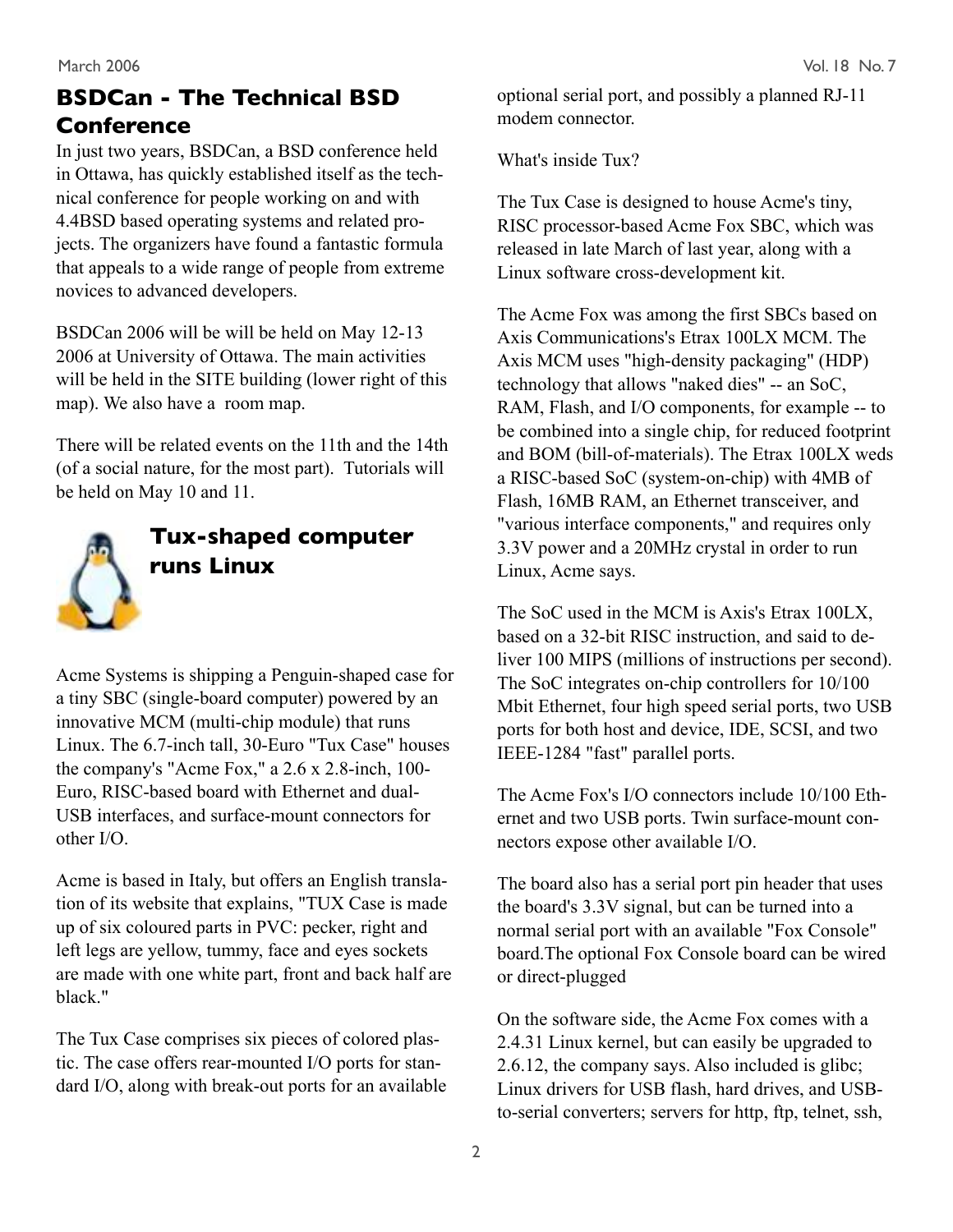ppp; and applications that include wget, vi, easyedit, and busybox shell commands and utilities.

An included Linux software cross-development kit supports C language development on Debian or Red Hat Linux hosts. A free C compiling service is also available on the Web. The Acme Fox also supports PHP development, optionally with the open source SQLite database.

The Acme Fox, Fox Console, and Tux Case are all available now. Acme says it produced 1,000 Tux cases initially, and the company's direct sales page includes a decrementing counter (http://store.acmesystems.it/index.php?main\_page=p roduct info&products id=1).

### **Japan unveils fastest supercomputer**

TSUKUBA, Japan, March 1 (UPI) -- Japan's fastest supercomputer system, running 59 trillion calculations per second, began operations Wednesday.

The supercomputer, consisting of two systems -- Hitachi's multipurpose supercomputer with a peak performance of 2.15 terra flops and IBM Japan's Blue Gene Solution with a peak performance of 57.3 terra flops -- is capable of making about 59 trillion calculations per second, the Mainichi Shimbun reported Wednesday.

The supercomputer will be used at the High Energy Accelerator Research Organization in Ibaraki prefecture for studies on high-energy accelerator science such as elementary particle physics and nuclear physics.

The institute will ask the public to propose specific themes of research activities using the supercomputer system.

It will pay about \$30 million to the two companies for a five-year lease.

# **VMware Announces Ultimate Virtual Appliance Challenge**

Contest to Spur Developer Efforts to Innovate with Virtual Appliances

PALO ALTO, Calif., February 27, 2006 VMware, Inc., the global leader in virtual infrastructure software for industry-standard systems, today announced the Ultimate Virtual Appliance Challenge contest with prizes totaling \$200,000 to foster continued innovation in developing virtual appliances. Virtual appliances are pre-built, pre-configured and readyto-run software applications, all packaged within virtual machines. They can be run using VMware virtualization products, including VMware Player and VMware Server which are both available for free download at www.vmware.com/download/.

"Virtual appliances are a better way to distribute and maintain complex software environments. With the introduction of VMware Player and VMware Server, we have seen a tremendous embracing of VMware virtual appliances across the industry. For example, the Browser Appliance, which allows users to securely browse the Internet from within a virtual machine, has been downloaded more than 200,000 times," said Dr. Mendel Rosenblum, co-founder and chief scientist at VMware and chair of the Ultimate Virtual Appliance Challenge judging panel. "The Appliance Challenge gives us a chance to recognize and reward innovation from the community and promote turnkey software experiences through virtualization."

The Ultimate Virtual Appliance Challenge is open to participants worldwide with the first prize of \$100,000, second prize of \$50,000 and third prize of \$25,000. Best Collegiate Appliance, Best Consumer Appliance, Best Developer Appliance, Best Server Appliance and VMTN Community Choice Appliance awards will be given with each winner receiving \$5000.